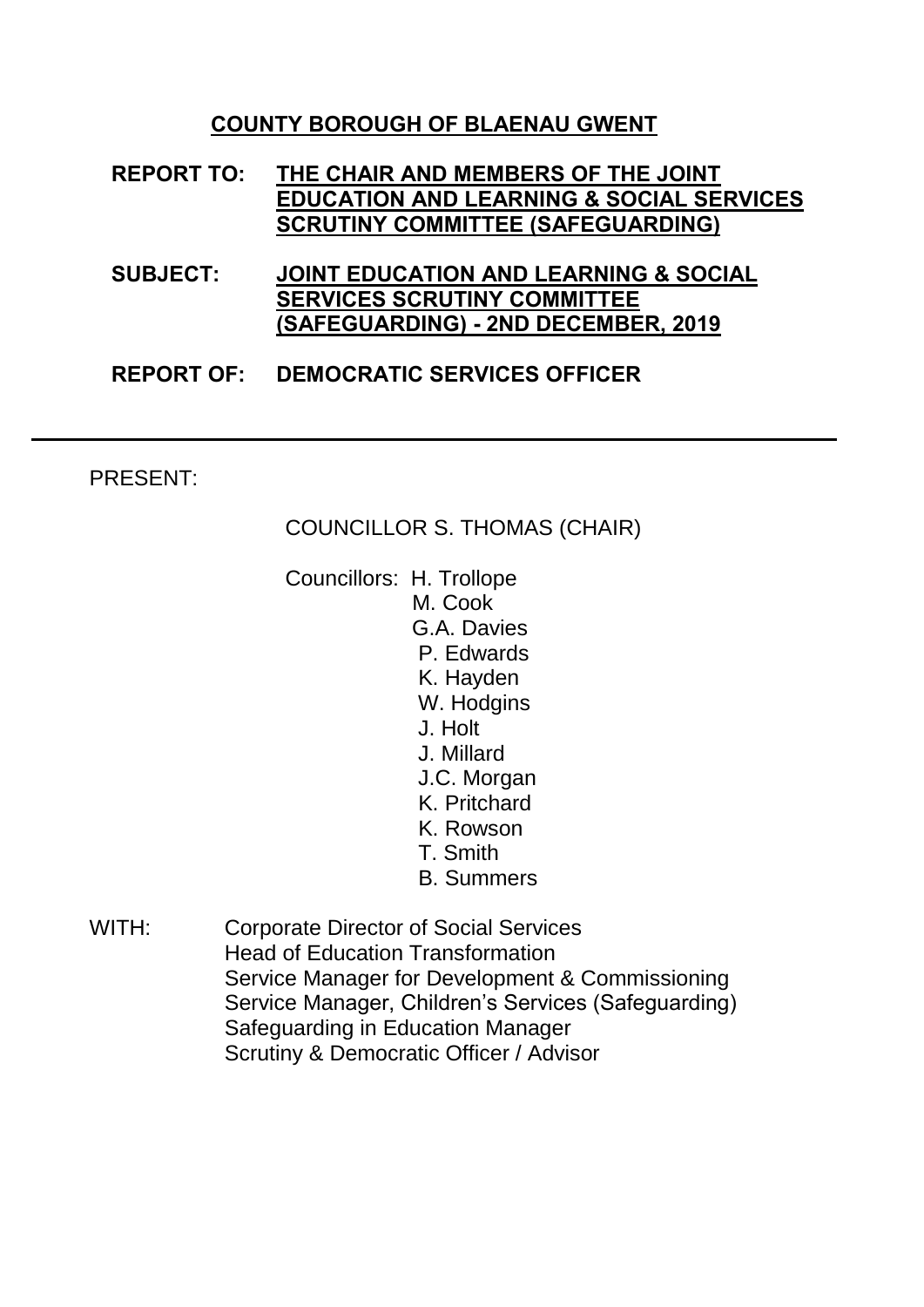| <b>ITEM</b>  | <b>SUBJECT</b>                                                                                                                                                                                                                                                                                                                                            | <b>ACTION</b> |
|--------------|-----------------------------------------------------------------------------------------------------------------------------------------------------------------------------------------------------------------------------------------------------------------------------------------------------------------------------------------------------------|---------------|
| <b>No. 1</b> | SIMULTANEOUS TRANSLATION                                                                                                                                                                                                                                                                                                                                  |               |
|              | It was noted that no requests had been received for the<br>simultaneous translation service.                                                                                                                                                                                                                                                              |               |
| <b>No. 2</b> | <b>APOLOGIES</b>                                                                                                                                                                                                                                                                                                                                          |               |
|              | Apologies for absence were received from Councillors D. Bevan,<br>L. Elias, C. Meredith, A. Moore, G. Paulsen and T. Sharrem.                                                                                                                                                                                                                             |               |
| <b>No. 3</b> | DECLARATIONS OF INTERESTS AND DISPENSATIONS                                                                                                                                                                                                                                                                                                               |               |
|              | There were no declarations of interest or dispensations reported.                                                                                                                                                                                                                                                                                         |               |
| <b>No. 4</b> | JOINT EDUCATION & LEARNING AND SOCIAL SERVICES<br><b>SCRUTINY COMMITTEE (SAFEGUARDING)</b>                                                                                                                                                                                                                                                                |               |
|              | The Minutes of the Joint Education & Learning and Social Services<br>Scrutiny Committee (Safeguarding) Meeting held on 15 <sup>th</sup> July,<br>2019 were submitted.<br>The Committee AGREED that the Minutes be accepted as a true<br>record of proceedings.                                                                                            |               |
| <b>No. 5</b> | <b>ACTION SHEET - 15TH JULY 2019</b>                                                                                                                                                                                                                                                                                                                      |               |
|              | The action sheet arising from the meeting of the Joint Education &<br>Learning and Social Services Scrutiny Committee (Safeguarding)<br>held on 15 <sup>th</sup> July, 2019 was submitted, whereupon:-                                                                                                                                                    |               |
|              | <u>Item 6 – Safeguarding Performance Information for Social</u><br><b>Services and Education</b>                                                                                                                                                                                                                                                          |               |
|              | A Member suggested that to capture the information regarding in<br>year transfers graphs be included with the data.<br>The Education Transformation Manager said that regarding out of<br>county pupils no detailed information was available, although the<br>Department did try to pursue this information with schools and<br>other local authorities. |               |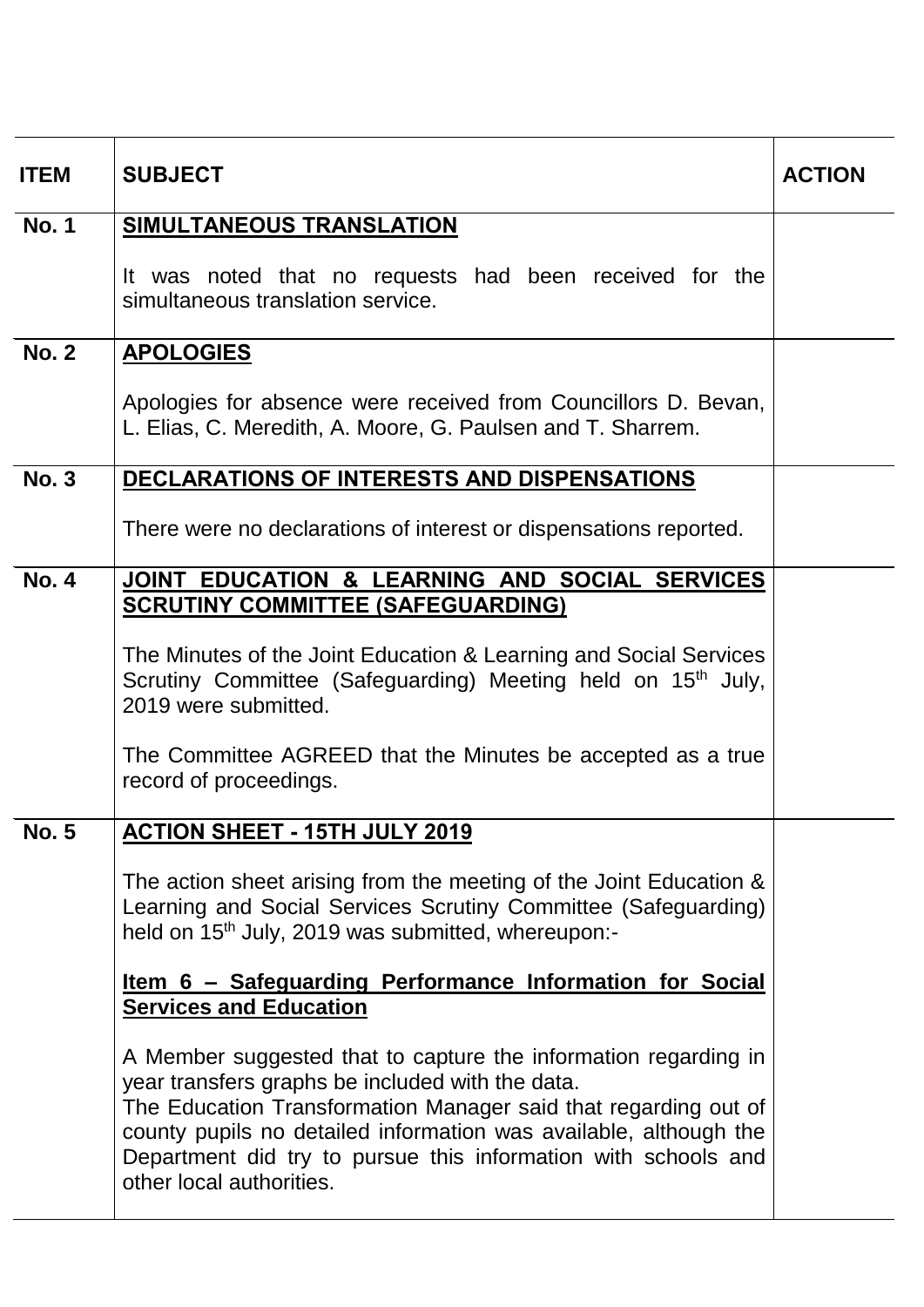|              | The Committee AGREED, subject to the foregoing, that the action<br>sheet be noted.                                                                                                                                                                                                                                                                                                                                                                                                                                                                        |  |
|--------------|-----------------------------------------------------------------------------------------------------------------------------------------------------------------------------------------------------------------------------------------------------------------------------------------------------------------------------------------------------------------------------------------------------------------------------------------------------------------------------------------------------------------------------------------------------------|--|
| <b>No. 6</b> | <b>EXECUTIVE DECISION SHEET</b>                                                                                                                                                                                                                                                                                                                                                                                                                                                                                                                           |  |
|              | Consideration was given to the Executive Decision Sheet.                                                                                                                                                                                                                                                                                                                                                                                                                                                                                                  |  |
|              | The Committee AGREED that the Executive Decision Sheet be<br>noted.                                                                                                                                                                                                                                                                                                                                                                                                                                                                                       |  |
| <b>No. 7</b> | <b>SAFEGUARDING</b><br>PERFORMANCE INFORMATION<br><b>FOR</b>                                                                                                                                                                                                                                                                                                                                                                                                                                                                                              |  |
|              | SOCIAL SERVICES AND EDUCATION - 1ST APRIL TO 30TH<br><b>JUNE 2019</b>                                                                                                                                                                                                                                                                                                                                                                                                                                                                                     |  |
|              | Consideration was given to the report of the Service Manager,<br>Children's Services and the Strategic Education Improvement<br>Manager, which was presented to provide Members with<br>safeguarding performance information from the Council with a<br>focus on analysis from Children's Social Services and Education<br>from $1st$ April to the 30 <sup>th</sup> June, 2019.                                                                                                                                                                           |  |
|              | The Service Manager, Children's Services spoke to the report and<br>highlighted the main points contained therein.                                                                                                                                                                                                                                                                                                                                                                                                                                        |  |
|              | <b>Impact on Budget</b>                                                                                                                                                                                                                                                                                                                                                                                                                                                                                                                                   |  |
|              | With reference to court applications and legal costs, the Service<br>Manager said that the number of court applications was stable and<br>the Safeguarding Team were now working at full capacity and both<br>had a positive impact on the budget, although it was sometimes<br>necessary to commission an external consultant for Court<br>appearances. The Director of Social Services commented that<br>market testing had been undertaken and work was ongoing to see<br>if other local authorities could provide Blaenau Gwent with this<br>service. |  |
|              | A Member requested that for future reporting graphs be located<br>near to the relevant text for clarification. The Service Manager<br>said that the format of the report would be looked at for clarification<br>purposes.                                                                                                                                                                                                                                                                                                                                |  |
|              | <b>Social Services</b>                                                                                                                                                                                                                                                                                                                                                                                                                                                                                                                                    |  |
|              | A Member enquired if the police were the highest source of                                                                                                                                                                                                                                                                                                                                                                                                                                                                                                |  |
|              |                                                                                                                                                                                                                                                                                                                                                                                                                                                                                                                                                           |  |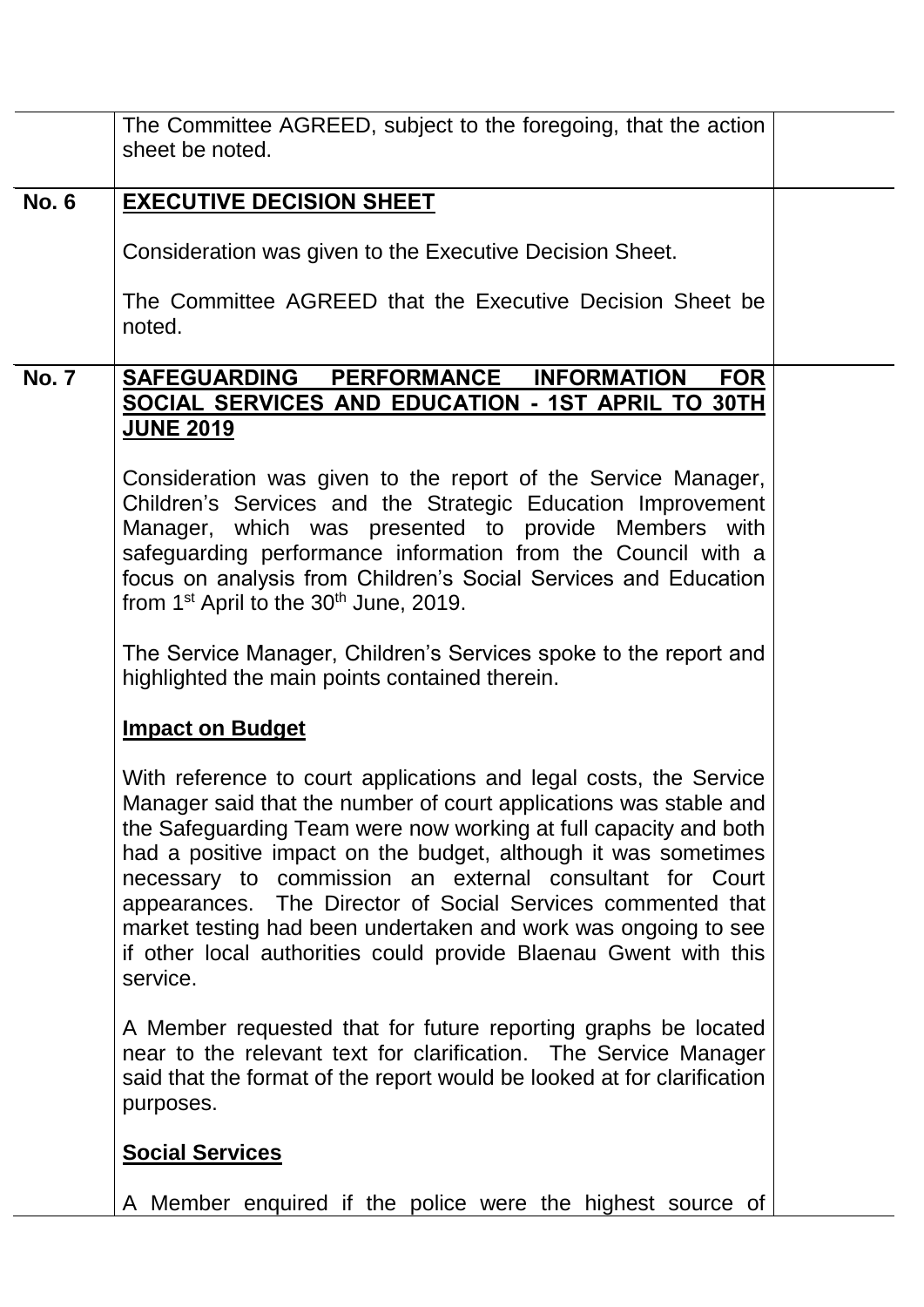referrals. The Service Manager said that the Detective Sergeant (DS) role in the Information Advice and Assistance service (IAA) was making positive contributions to the safeguarding process. Referrals from police had not reduced but the quality of information received had improved which resulted in better decision making through preventative services such as the Early Action Together programme. The Member also enquired regarding Leisure Trust referrals. The Service Manager confirmed that all staff were trained in level 1 safeguarding to recognise signs of abuse and some referrals from police may have originated from Leisure Trust staff. The Head of Education Transformation commented that the Leisure Trust had lead officers for safeguarding but referrals may be low as most leisure provision was open access and assured Members that arrangements were secure.

# **Categories of abuse**

In response to a Member's question regarding the main category of abuse, the Service Manager said that the main category was neglect, this was the highest form due to reasons such as parenting, home or being exposed to vulnerabilities re poverty lack of finances. The second highest was emotional abuse, mental health abuse would present as emotional abuse so the secondary category would go hand in hand. Although challenging preventative measures were used through partnership working, education and informing parents of the impact of emotional abuse on the child.

A Member pointed out an error on page 37, Fig 2.4 Breakdown of children on child protection register, the information relating to Unknown should read Male.

Councillors Martin Cook and Wayne Hodgins left the meeting at this juncture.

## **Education Information**

The Safeguarding in Education Manager presented the Education information.

A Member enquired regarding the high number of restrictive physical interventions during the Autumn term. The Head of Education Transformation explained the Autumn term generally was the longest term; however, the trend was consistent with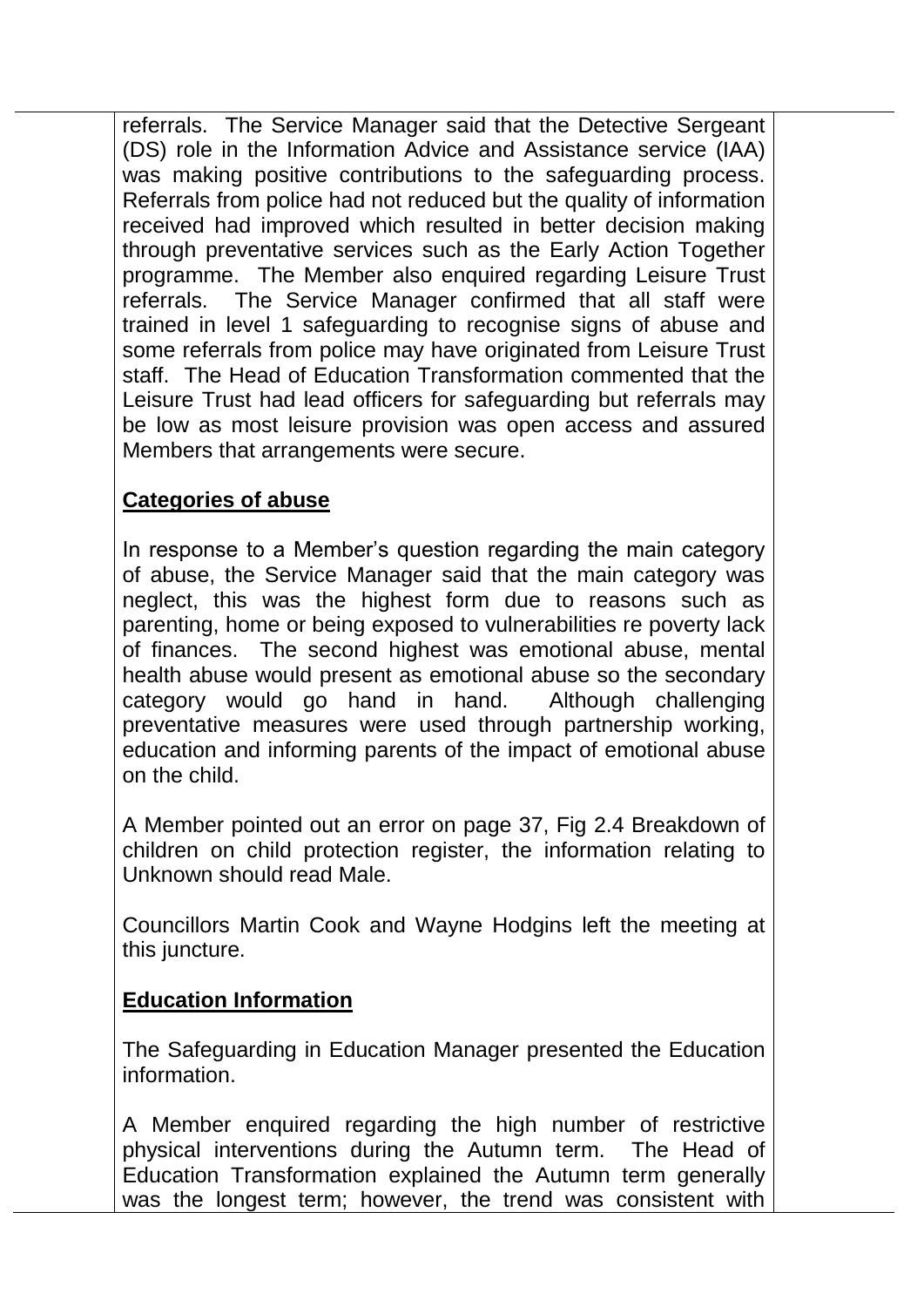previous reporting information. The Directorate was looking at trends and would provide commentary to support the data presented within future reports.

A Member commented that Members needed to be confident that physical intervention incidents were being reduced and that it was important that performance data be submitted in a timely manner for Members consideration of up to date information.

The Safeguarding in Education Manager assured Members that they could be confident that the performance data was correct and that work was being undertaken to try to reduce restrictive physical interventions.

In relation to Elected Home Educated (EHE) pupils, the Head of Education Transformation said that lengthy Scrutiny discussions had taken place and the Council was working in line with Welsh Government requirements.

With reference to Operation Encompass a Member enquired if referrals passed onto schools was actioned. The Safeguarding in Education Manager said that Operation Encompass allowed schools to be aware that an incident had occurred and respond appropriately to that pupil's situation. Feedback from teachers had been positive, they found the information helpful in raising their awareness and understanding of pupils circumstances.

In response to a Member's question regarding trends for September 2018 to September 2019 for Elected Home Educated pupils (EHE), the Head of Education Transformation said that the Education Service would be aware of the reasons parents choose to home educate with many parents deciding on this approach at the start of the academic year. Six secondary age pupils had become EHE in April to July 2019, the Education Welfare Service would have reviewed the reasons why the pupils had been removed.

A Member enquired how many pupils were EHE as at December 2019. The Head of Education Transformation said that as the figure changed regularly he would forward this information onto Members directly.

A Member commented that home visits for EHE pupils were currently once a year and enquired what progress the Directorate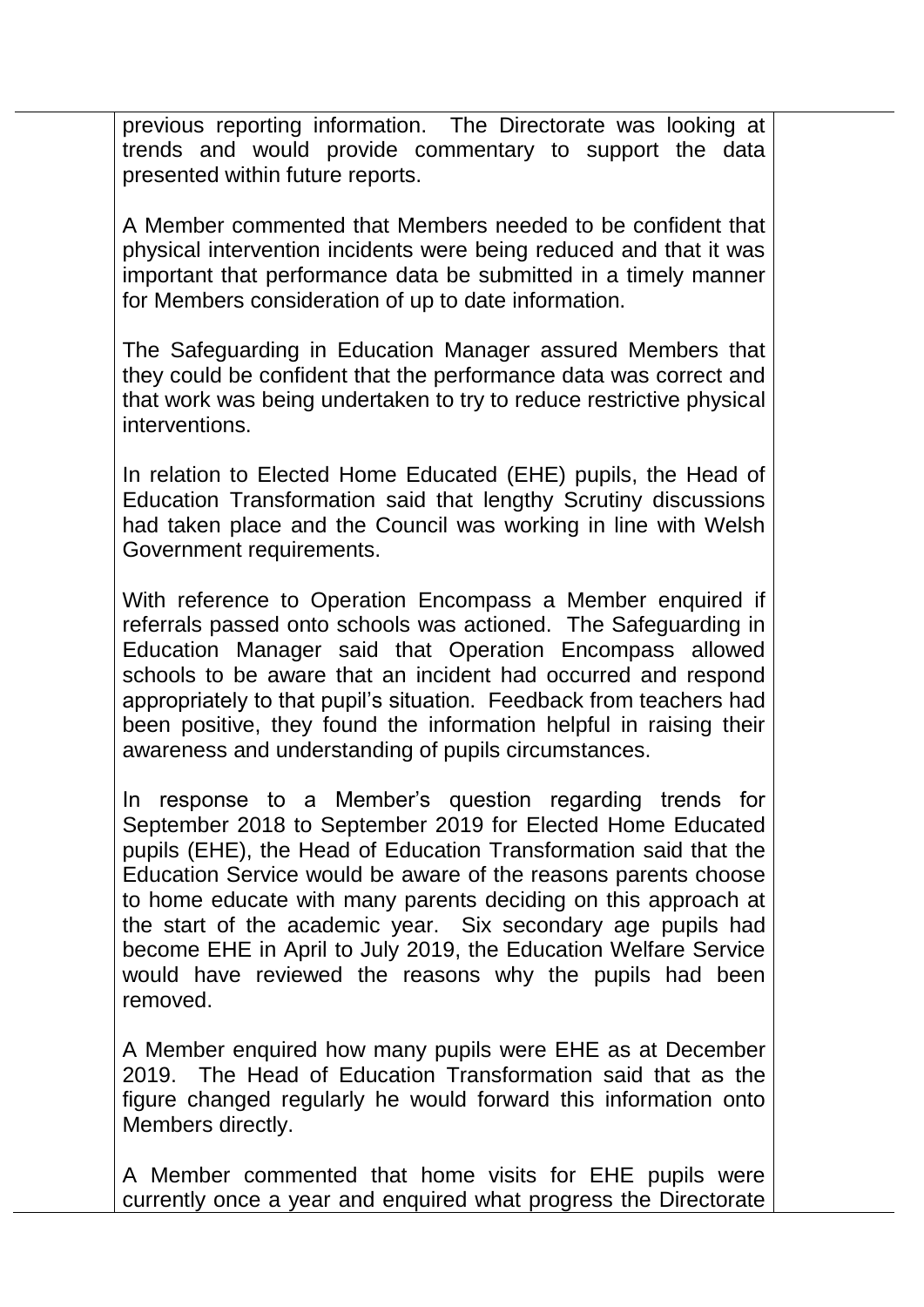|              | had been made regarding this issue. The Director of Social<br>Services said that current Welsh Government regulations stated<br>once a year home visits. A letter had been sent to the Welsh<br>Government with a view to strengthen safeguarding in EHE pupils<br>from all the regional Directors of Education and Directors of Social<br>Services and there was a consultation on a new proposal, he<br>hoped that the number of home visits would change in future and<br>he would take Members views forward. It was noted that Social<br>Workers would undertake visits if there were safeguarding<br>concerns. |  |
|--------------|----------------------------------------------------------------------------------------------------------------------------------------------------------------------------------------------------------------------------------------------------------------------------------------------------------------------------------------------------------------------------------------------------------------------------------------------------------------------------------------------------------------------------------------------------------------------------------------------------------------------|--|
|              | The Committee AGREED to recommend that the report be<br>accepted and endorse Option 1; namely that the approach and<br>information detailed in the report be accepted.                                                                                                                                                                                                                                                                                                                                                                                                                                               |  |
| <b>No. 8</b> | ADULT SAFEGUARDING REPORT - 1ST APRIL TO 30TH JUNE                                                                                                                                                                                                                                                                                                                                                                                                                                                                                                                                                                   |  |
|              | <u>2019</u>                                                                                                                                                                                                                                                                                                                                                                                                                                                                                                                                                                                                          |  |
|              | Consideration was given to the report of the Head of Adult<br>Services which was presented to provide Members with<br>safeguarding performance information relating to Adult Services<br>from $1st$ April to the $30th$ June, 2019.                                                                                                                                                                                                                                                                                                                                                                                  |  |
|              | The Service Manager for Development & Commissioning spoke to<br>the report and highlighted the main points contained therein.                                                                                                                                                                                                                                                                                                                                                                                                                                                                                        |  |
|              | In response to a Member's question regarding the Intermediate<br>Care Fund (ICF), the Director of Social Services said that funding<br>had been secured up to March 2021 and discussions were<br>underway for securing funding beyond this point but there were no<br>guarantees.                                                                                                                                                                                                                                                                                                                                    |  |
|              | A Member referred to domestic abuse cases for this quarter and<br>enquired if they were the same or different issues reported in the<br>last quarter. The Service Manager said that some issues were<br>similar, however, it was difficult to report as some issues<br>overlapped. The majority of cases were internal and timelines had<br>been strengthened, for example where a theft had occurred and<br>the police were involved if no evidence could be found this would<br>then become an internal issue.                                                                                                     |  |
|              | A Member enquired if there had been any prosecutions. The<br>Service Manager said that one individual at risk was being<br>managed and presented to the police. If there were allegations                                                                                                                                                                                                                                                                                                                                                                                                                            |  |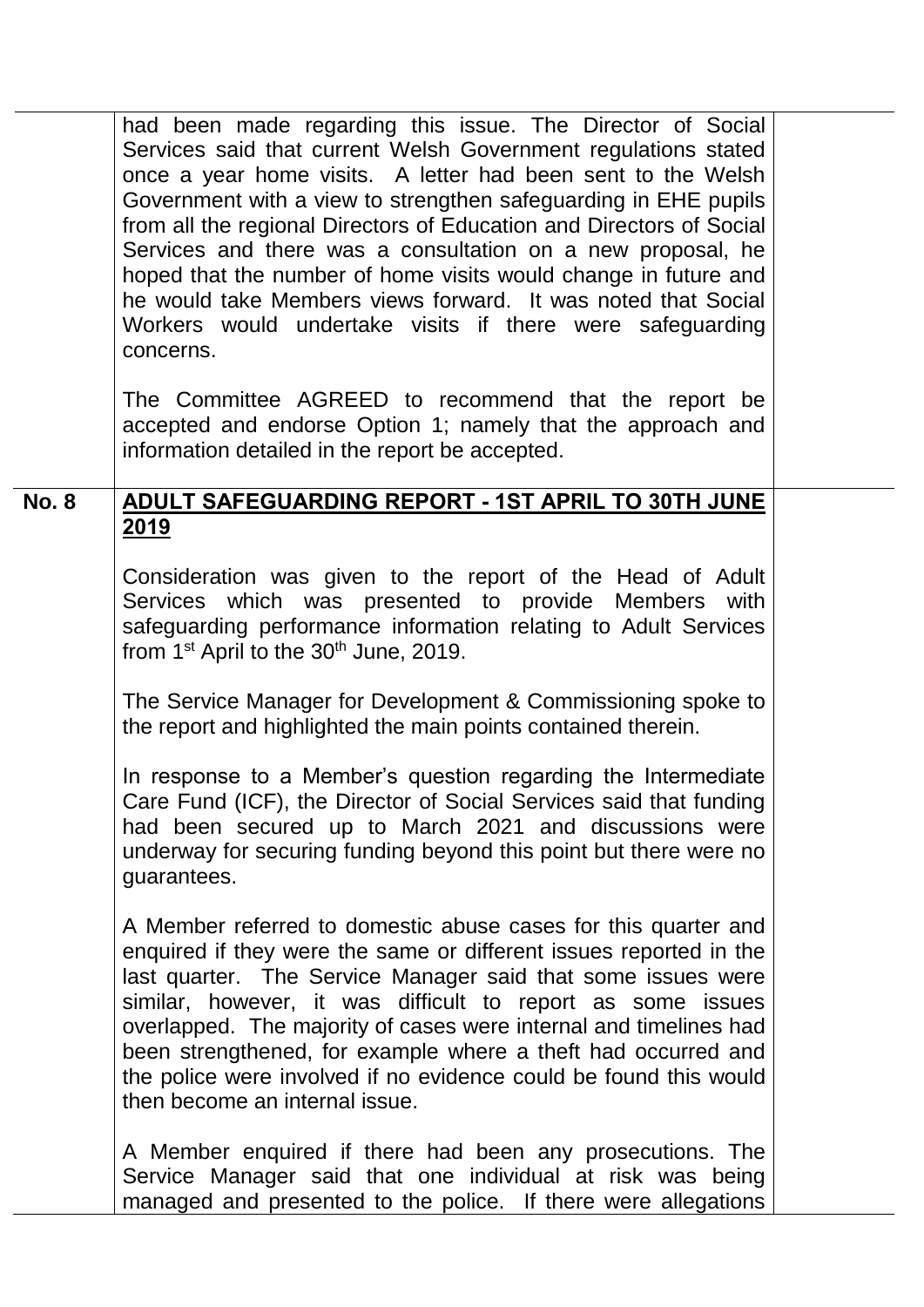against a carer the Agency would need to suspend that carer and replace with another.

A Member referred to the high number of unknowns on the person alleged responsible table. The Service Manager explained that this was due to no specific individual being identified, for example a neighbour may have reported a fall by a service user or a carer may be concerned about a family member taking money. There would be a screening process to gather evidence and map and monitor effectively, but no proof may have been found.

Another Member referred to the sources of referrals. The Service Manager explained that there could be several referrals from different sources regarding the same individual, this would be classed as one referral so no duplication would take place.

The Committee AGREED to recommend that the report be accepted and endorse Option 2, namely that the report be accepted as provided and recommend approval at the Executive Committee.

# **No. 9 QUALITY ASSURING SAFEGUARDING IN LOCAL GOVERNMENT EDUCATION SERVICES (LGES)**

Consideration was given to the report of the Strategic Education Improvement Manager which was presented to seek Members views on the revised quality assurance protocol for safeguarding arrangements in Local Government Education Services (LGES).

The Safeguarding in Education Manager spoke to the report and highlighted the main points contained therein.

A Member raised concerns regarding transfers of pupils from one school to another and out of county transfers and commented that it was incumbent on the school to pass on transfer information and felt that the Admission Policy was not being implemented by schools correctly i.e. completing the transfer forms fully. The Head of Education Transformation said that the Admission Policy was renewed annually and was presented to Education & Learning Scrutiny Members for consideration, however, he would work to ensure that implementation of the policy would be carried out more effectively. Members acknowledged this course of action.

Another Member also raised concerns in relation to transfer